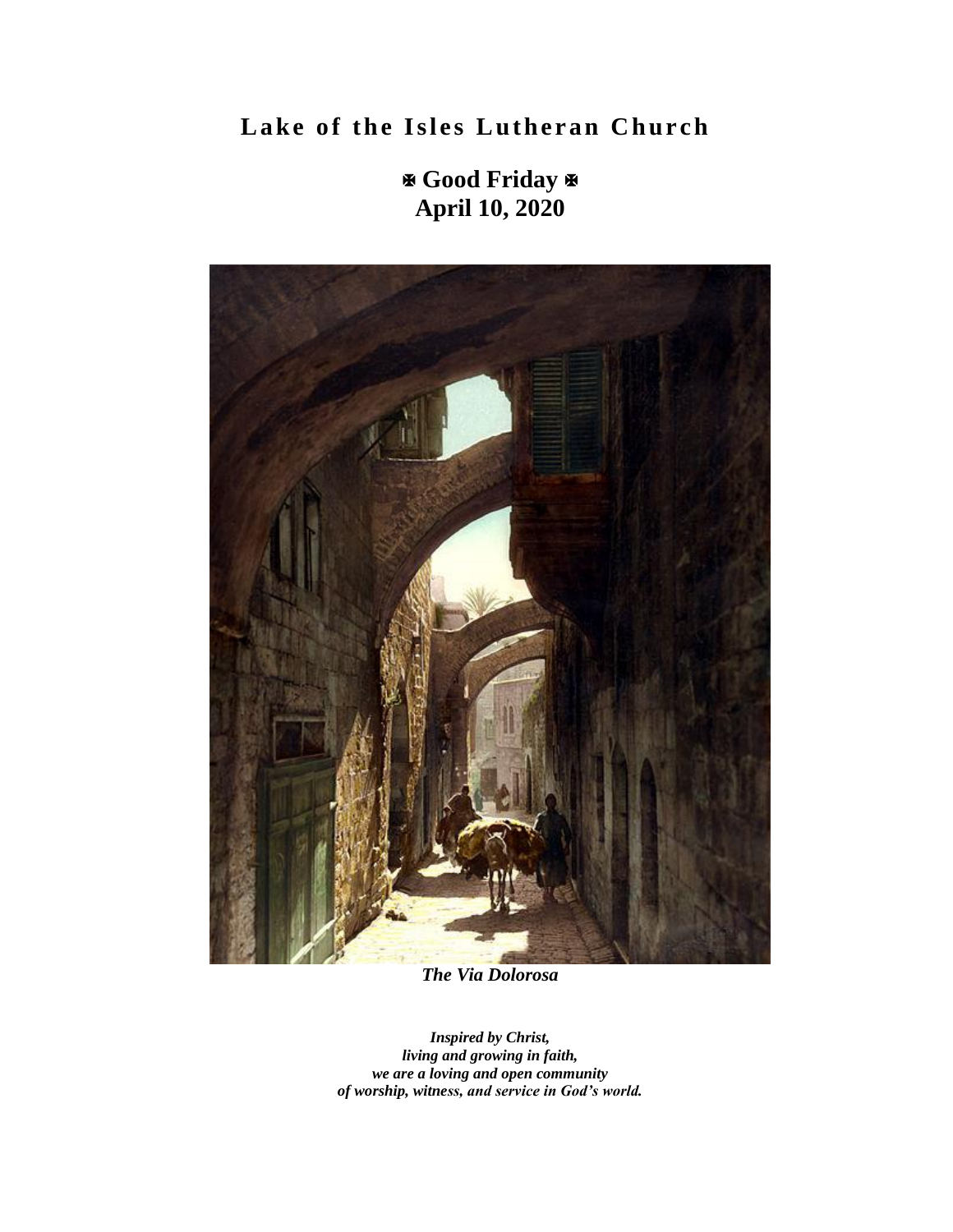# **Worship Invocation and Prayer** *Please stand as you are able.* **First Station:**  *Jesus in the Garden of Gethsemane*  **Second Station:**  *Jesus, Betrayed by Judas, is Arrested*

**Call to** 

In the name of the Father, and of the Son, and of the Holy Spirit. **Amen.**

Dear friends in Christ, again this day, the day in which our Lord died, and rested in death in the kingdom of the dead, we have gathered to hear the story of his selfless and life-giving sacrifice upon the cross. Let us mark, therefore, the events and words of this day which proclaim God's victory and our salvation. Solemnly, may we pass before his cross and contemplate his act of love and mercy, forgiveness and grace.

We will glory in the cross of our Lord Jesus Christ:

**In whom is our salvation, our life and our resurrection. Lord Jesus, help us walk in your steps.**

Almighty Father, look with loving mercy on this your family for whom our Lord Jesus Christ was willing to be betrayed, to be given up into the hands of sinners, and to suffer death upon the cross; who now lives and reigns with you and the Holy Spirit, one God, forever and ever. **Amen.**

### *O Sacred Head, Now Wounded*

*O sacred Head, now wounded, With grief and shame weighed down. Now scornfully surrounded With thorns, Thine only crown. O sacred Head, what glory, What bliss, till now was Thine! Yes, tho' despised and gory, I joy to call Thee mine.*

We adore you, O Christ, and we bless you: **By your holy cross you have redeemed the world.** 

Then Jesus came with them to a place called Gethsemane, and he said to his disciples, "Sit here while I go over there and pray." He took along Peter and the two sons of Zebedee, and began to feel sorrow and distress. Then he said to them, "My soul is sorrowful even to death. Remain here and keep watch with me." He advanced a little and fell prostrate in prayer, saying, "My Father, if it is possible, let this cup pass from me; yet, not as I will, but as you will." When he returned to his disciples he found them asleep. He said to Peter, "So you could not keep watch with me for one hour? Watch and pray that you may not undergo the test. The spirit is willing, but the flesh is weak." *(Matthew 26:36-41*)

Lord, grant us your strength and wisdom that we may seek to follow your will in all things. **Amen. Lord Jesus, help us walk in your steps**.

*Men mock and taunt and jeer Thee, Thou noble countenance, Tho' mighty worlds shall fear Thee And flee before Thy glance. How art Thou pale with anguish, With sore abuse and scorn! How doth Thy visage languish That once was bright as mourn!*

We adore you, O Christ, and we bless you: **By your holy cross you have redeemed the world.** 

Then, while Jesus was still speaking, Judas, one of the Twelve, arrived,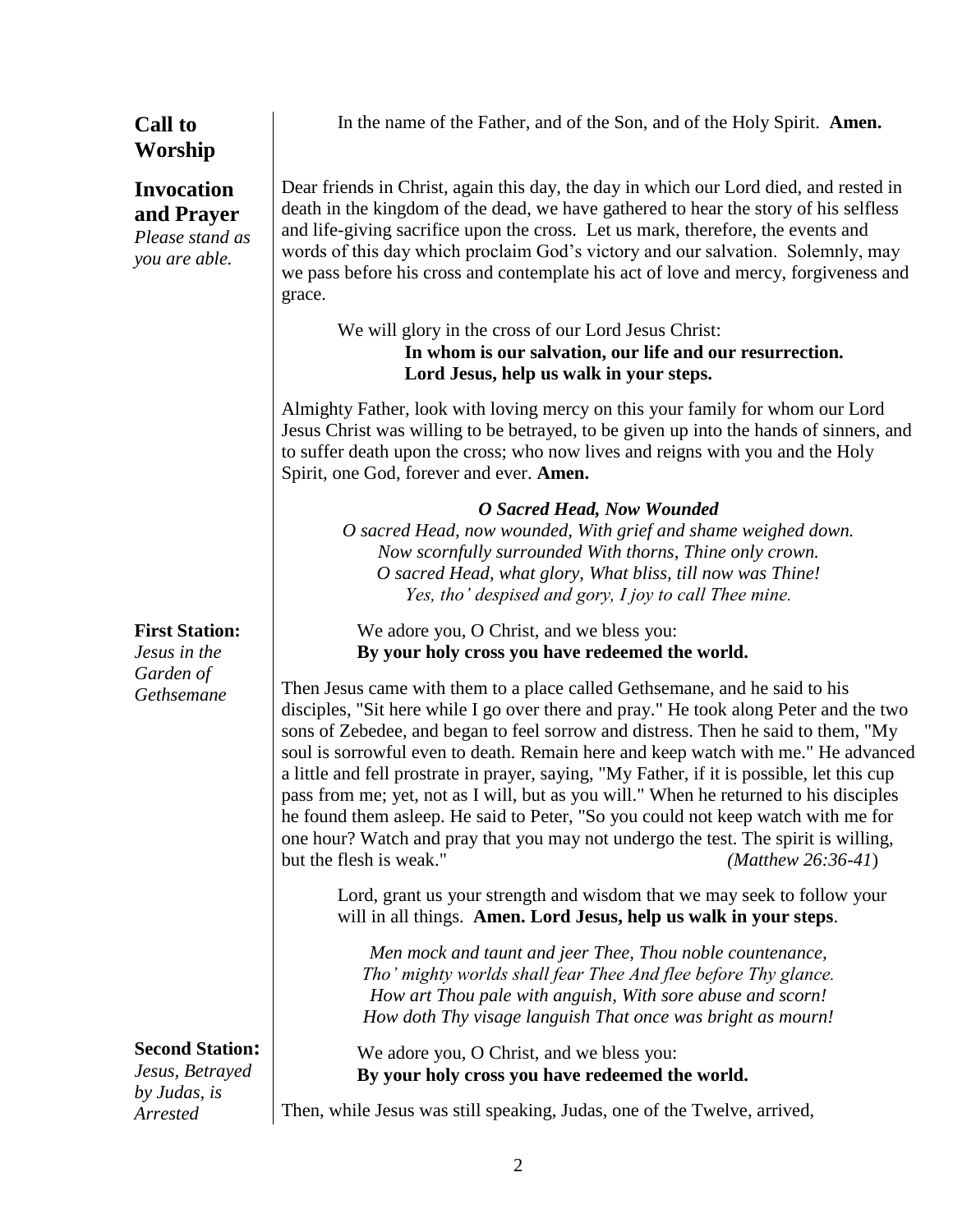accompanied by a crowd with swords and clubs, who had come from the chief priests, the scribes, and the elders. His betrayer had arranged a signal with them, saying, "the man I shall kiss is the one; arrest him and lead him away securely." He came and immediately went over to him and said, "Rabbi." And he kissed him. At this they laid hands on him and arrested him. *(Mark 14: 43-46*)

Lord, grant us the courage of our convictions that our lives may faithfully reflect the good news you bring. **Amen. Lord Jesus, help us walk in your steps**.

*Now from Thy cheeks has vanished Their color, once so fair; From Thy red lips is banished The splendor that was there. Grim Death, with cruel rigor, Hath robbed Thee of Thy life; Thus Thou hast lost Thy vigor, Thy strength, in this sad strife*.

We adore you, O Christ, and we bless you: **By your holy cross you have redeemed the world.** 

When day came the council of elders of the people met, both chief priests and scribes, and they brought him before their Sanhedrin. They said, "If you are the Messiah, tell us," but he replied to them, "If I tell you, you will not believe, and if I question, you will not respond. But from this time on the Son of Man will be seated at the right hand of the power of God." They all asked, "Are you then the Son of God?" He replied to them, "You say that I am." Then they said, "What further need have we for testimony? We have heard it from his own mouth."

*(Luke 22: 66-71*)

Lord, grant us your sense of righteousness that we may never cease to work to bring about the justice of the kingdom that you promised. **Amen. Lord Jesus, help us walk in your steps**.

*My burden in Thy Passion, Lord, Thou hast born for me, For it was my transgression Which bro't this woe on Thee. I cast me down before Thee; Wrath were my rightful lot. Have mercy, I implore Thee; Redeemer, spurn me not!*

We adore you, O Christ, and we bless you: **By your holy cross you have redeemed the world.** 

Now Peter was sitting outside in the courtyard. One of the maids came over to him and said, "You too were with Jesus the Galilean." But he denied it in front of everyone, saying, "I do not know what you are talking about!" As he went out to the gate, another girl saw him and said to those who were there, "This man was with Jesus the Nazorean." Again he denied it with an oath, "I do not know the man!" A little later the bystanders came over and said to Peter, "Surely you too are one of them; even your speech gives you away." At that he began to curse and to swear, "I do not know the man." And immediately a cock crowed. Then Peter remembered the word that Jesus had spoken: "Before the cock crows you will deny me three times." He went out and began to weep bitterly. *(Matthew 26: 69-75)*

**Third Station:**

*Jesus is Condemned by the Sanhedrin*

# **Fourth Station:**

*Jesus is Denied by Peter*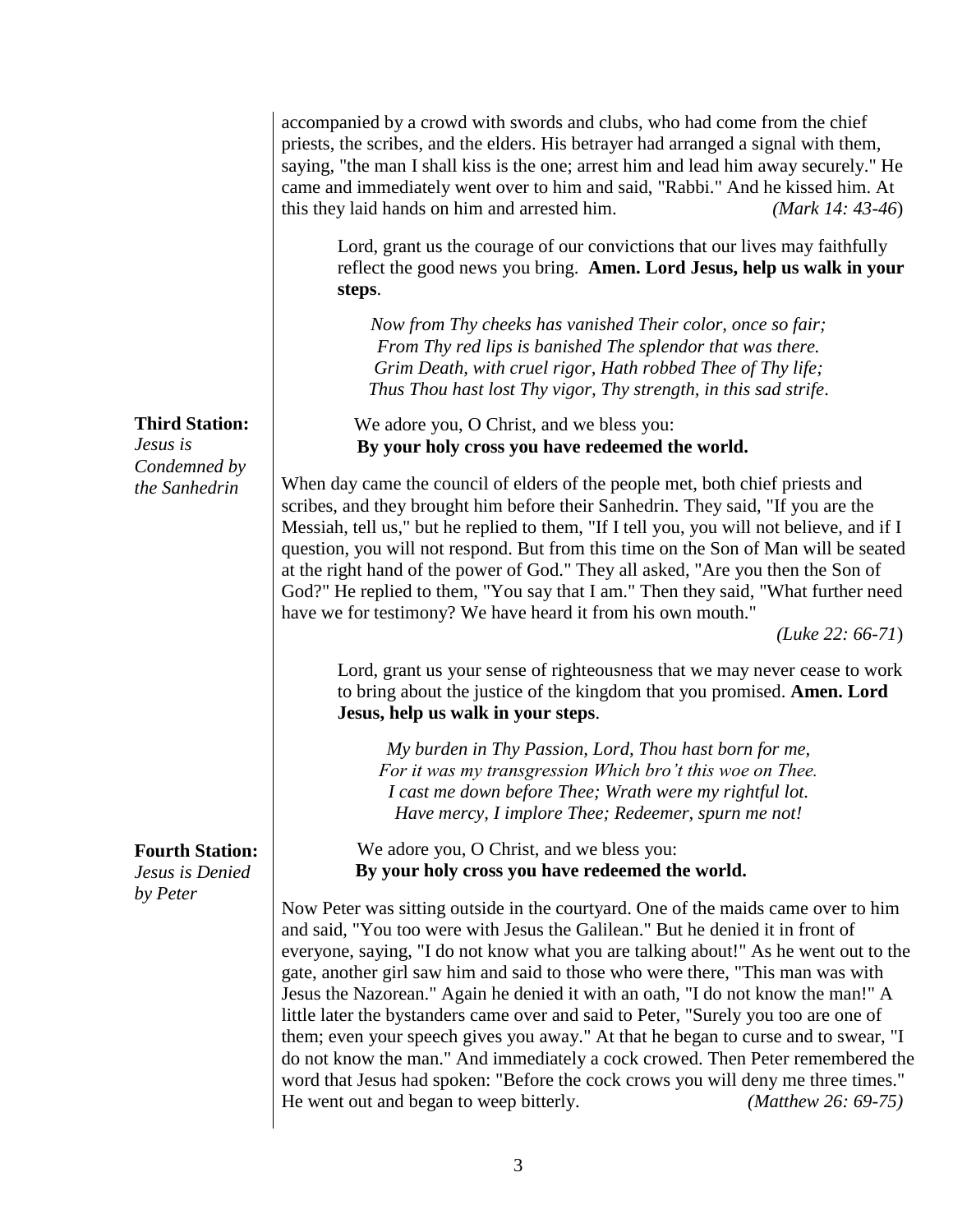**Fifth Station:**

*Jesus is Judged by Pilate*

# **Sixth Station:**

*When Jesus is Scourged and Crowned with Thorns*

# **Seventh Station**:

*Jesus Bears the Cross*

Lord, grant us the gift of honesty that we may not fear to speak the truth even when difficult. **Amen. Lord Jesus, help us walk in your steps**.

*My Shepherd, now receive me; My Guardian, own me Thine. Great blessings Thou didst give me, O Source of gifts divine. Thy lips have often fed me With words of truth and love; Thy Spirit oft hath led me To heavenly joys above.*

We adore you, O Christ, and we bless you: **By your holy cross you have redeemed the world.** 

The chief priests with the elders and the scribes, that is, the whole Sanhedrin, held a council. They bound Jesus, led him away, and handed him over to Pilate. Pilate questioned him, "Are you the king of the Jews?" He said to him in reply, "You say so." The chief priests accused him of many things. Again Pilate questioned him, "Have you no answer? See how many things they accuse you of." Jesus gave him no further answer, so that Pilate was amazed.... Pilate, wishing to satisfy the crowd, released Barabbas... [and] handed [Jesus] over to be crucified. *(Mark 15: 1-5, 15*)

Lord, grant us discernment that we may see as you see, not as the world sees. **Amen. Lord Jesus, help us walk in your steps**.

*Here I will stand beside Thee, From Thee I will not part; O Savior, do not chide me! When breaks Thy loving heart, When soul and body languish in death's cold, cruel grasp, Then, in Thy deepest anguish, Thee in mine arms I'll clasp.*

We adore you, O Christ, and we bless you: **By your holy cross you have redeemed the world.** 

Then Pilate took Jesus and had him scourged. And the soldiers wove a crown out of thorns and placed it on his head, and clothed him in a purple cloak, and they came to him and said, "Hail, King of the Jews!" And they struck him repeatedly.

*(John 19: 1-3*)

Lord, grant us patience in times of suffering that we may offer our lives as a sacrifice of praise. **Amen. Lord Jesus, help us walk in your steps**.

> *The joy can ne'er be spoken, Above all joys beside, When in Thy body broken I thus with safety hide. O Lord of Life, desiring Thy glory now to see, Beside Thy cross expiring, I'd breathe my soul to Thee.*

We adore you, O Christ, and we bless you: **By your holy cross you have redeemed the world.** 

When the chief priests and the guards saw Jesu they cried out, "Crucify him, crucify him!" Pilate said to them, "Take him yourselves and crucify him. I find no guilt in him." They cried out, "Take him away, take him away! Crucify him!" Pilate said to them, "Shall I crucify your king?" The chief priests answered, "We have no king but Caesar." Then he handed him over to them to be crucified. So they took Jesus, and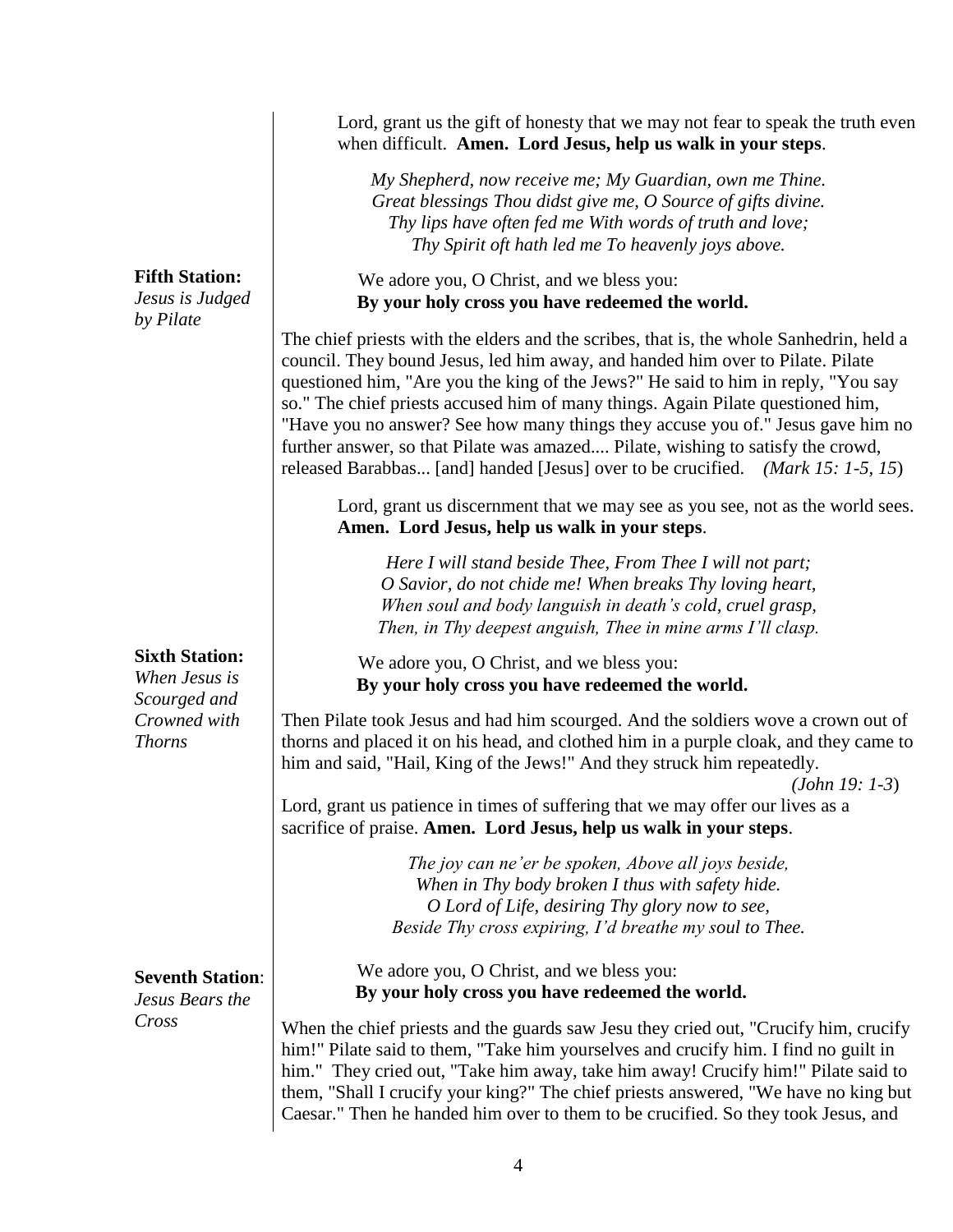carrying the cross himself he went out to what is called the Place of the Skull, in Hebrew, Golgotha. *(John 19: 6, 15-17*)

Lord, grant us strength of purpose that we may faithfully bear our crosses each day. **Amen. Lord Jesus, help us walk in your steps**.

*What language shall I borrow To Thank Thee, dearest Friend, For this Thy dying sorrow, Thy pity without end? Oh, make me Thine forever! And should I fainting be, Lord, let me never, never, Outlive my love for Thee.* 

We adore you, O Christ, and we bless you: **Because by your holy cross you have redeemed the world.** 

They pressed into service a passer-by, Simon, a Cyrenian, who was coming in from the country, the father of Alexander and Rufus, to carry his cross. *(Mark 15: 21*)

Lord, grant us willing spirits that we may be your instruments on earth. **Amen. Lord Jesus, help us walk in your steps.**

> *My Savior, be Thou near me When death is at my door; Then let Thy presence cheer me, Forsake me nevermore. When soul and body languish, Oh, leave me not alone, But take away mine anguish By virtue of Thine own!*

We adore you, O Christ, and we bless you: **Because by your holy cross you have redeemed the world.** 

A large crowd of people followed Jesus, including many women who mourned and lamented him. Jesus turned to them and said, "Daughters of Jerusalem, do not weep for me; weep instead for yourselves and for your children, for indeed, the days are coming when people will say, 'Blessed are the barren, the wombs that never bore and the breasts that never nursed.' At that time, people will say to the mountains, 'Fall upon us!' and to the hills, 'Cover us!' for if these things are done when the wood is green what will happen when it is dry?" *Luke 23: 27-31*)

Lord, grant us gentle spirits that we may comfort those who mourn. **Amen. Lord Jesus, help us walk in your steps**.

*Be Thou my Consolation, My Shield, when I must die; Remind me of Thy Passion When my last hour draws nigh. Mine eyes shall then behold Thee, Upon Thy cross shall dwell, My heart by faith enfold Thee. Who dieth thus dies well.*

We adore you, O Christ, and we bless you: **Because by your holy cross you have redeemed the world.** 

When they came to the place called the Skull, they crucified him and the criminals there, one on his right, the other on his left. Then Jesus said, "Father, forgive them, they know not what they do." *(Luke 23: 33-34*)

## **Eighth Station:**

*Jesus is Helped by Simon the Cyrenian to Carry the Cross*

# **Ninth Station:**

*Jesus Meets the Women of Jerusalem*

**Tenth Station**: *Jesus is Crucified*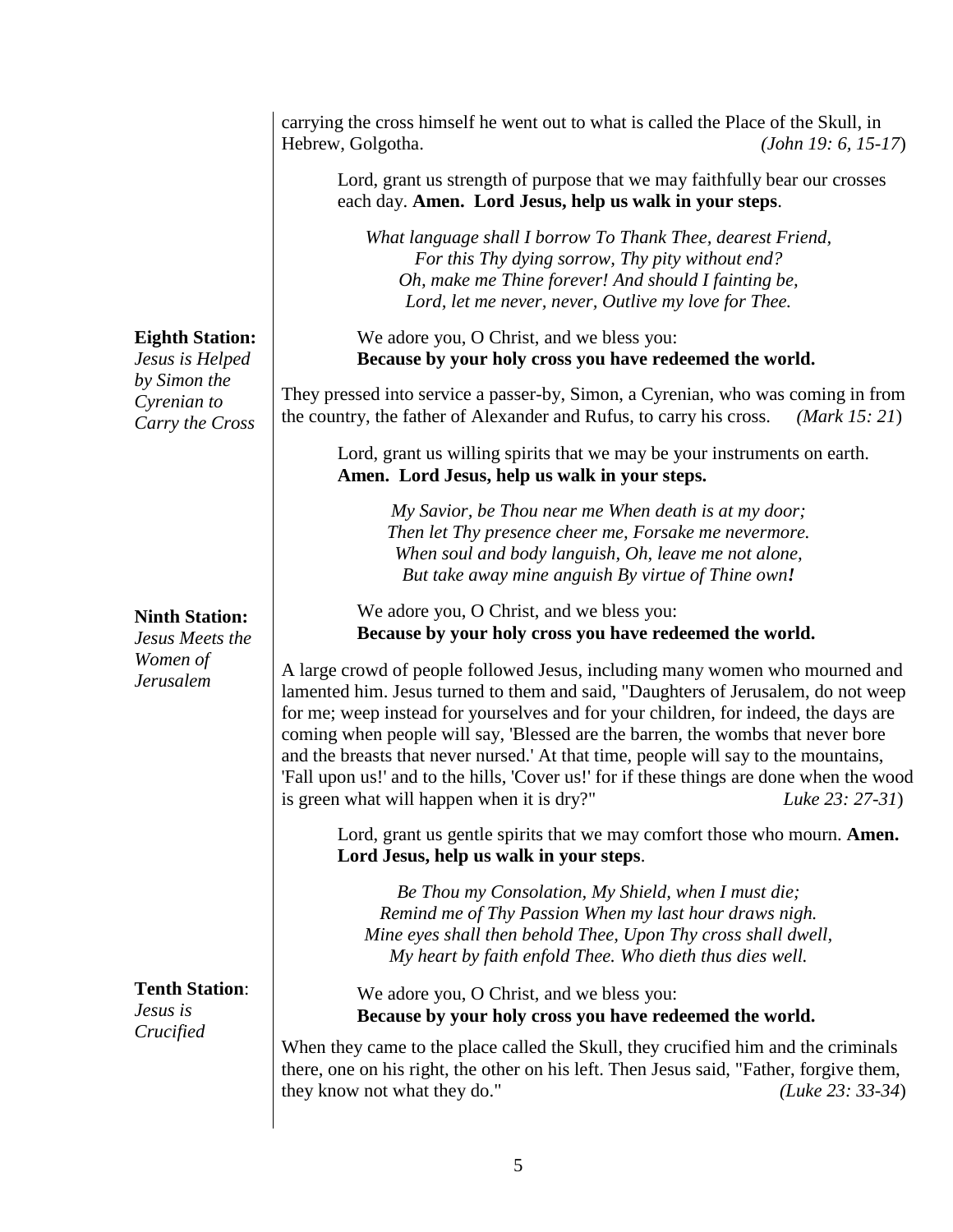Lord, grant us merciful hearts that we may bring your reconciliation and forgiveness to all. **Amen. Lord Jesus, help us walk in your steps**.

# *Ah, Holy Jesus*

*Ah, holy Jesus, how hast thou offended, that we to judge thee have in hate pretended? By foes derided, by thine own rejected, O most afflicted!*

We adore you, O Christ, and we bless you: **By your holy cross you have redeemed the world.** 

Now one of the criminals hanging there reviled Jesus, saying, "Are you not the Messiah? Save yourself and us." The other, however, rebuking him, said in reply, "Have you no fear of God, for you are subject to the same condemnation? And indeed, we have been condemned justly, for the sentence we received corresponds to our crimes, but this man has done nothing criminal." Then he said, "Jesus, remember me when you come into your kingdom." He replied to him, "Amen, I say to you, today you will be with me in Paradise." *(Luke 23: 39-43*)

Lord, grant us perseverance that we may never stop seeking you. **Amen. Lord Jesus, help us walk in your steps**.

*Who was the guilty? Who brought this upon thee? Alas, my treason, Jesus, hath undone thee! 'Twas I, Lord Jesus, I it was denied thee; I crucified thee.*

We adore you, O Christ, and we bless you: **Because by your holy cross you have redeemed the world.** 

Standing by the cross of Jesus were his mother and his mother's sister, Mary the wife of Clopas, and Mary of Magdala. When Jesus saw his mother and the disciple there whom he loved, he said to his mother, "Woman, behold, your son." Then he said to the disciple, "Behold, your mother." And from that hour the disciple took her into his home. *John 19: 25-27*

Lord, grant us constancy that we may be willing to stand by those in need. **Amen. Lord Jesus, help us walk in your steps**.

*Lo, the Good Shepherd for the sheep is offered; the slave hath sinned, and the Son hath suffered. For our atonement, while we nothing heeded, God interceded.*

We adore you, O Christ, and we bless you: **By your holy cross you have redeemed the world.**

It was now about noon and darkness came over the whole land until three in the afternoon because of an eclipse of the sun. Then the veil of the temple was torn down the middle. Jesus cried out in a loud voice, "Father, into your hands I commend my spirit"; and when he had said this he breathed his last.

*(Luke 23: 44-46*)

**Eleventh Station:** *Jesus Promises His Kingdom to the Good Thief*

## **Twelfth Station:**

*Jesus Speaks to His Mother and the Disciple*

**Thirteenth Station:** *Jesus Dies on the Cross*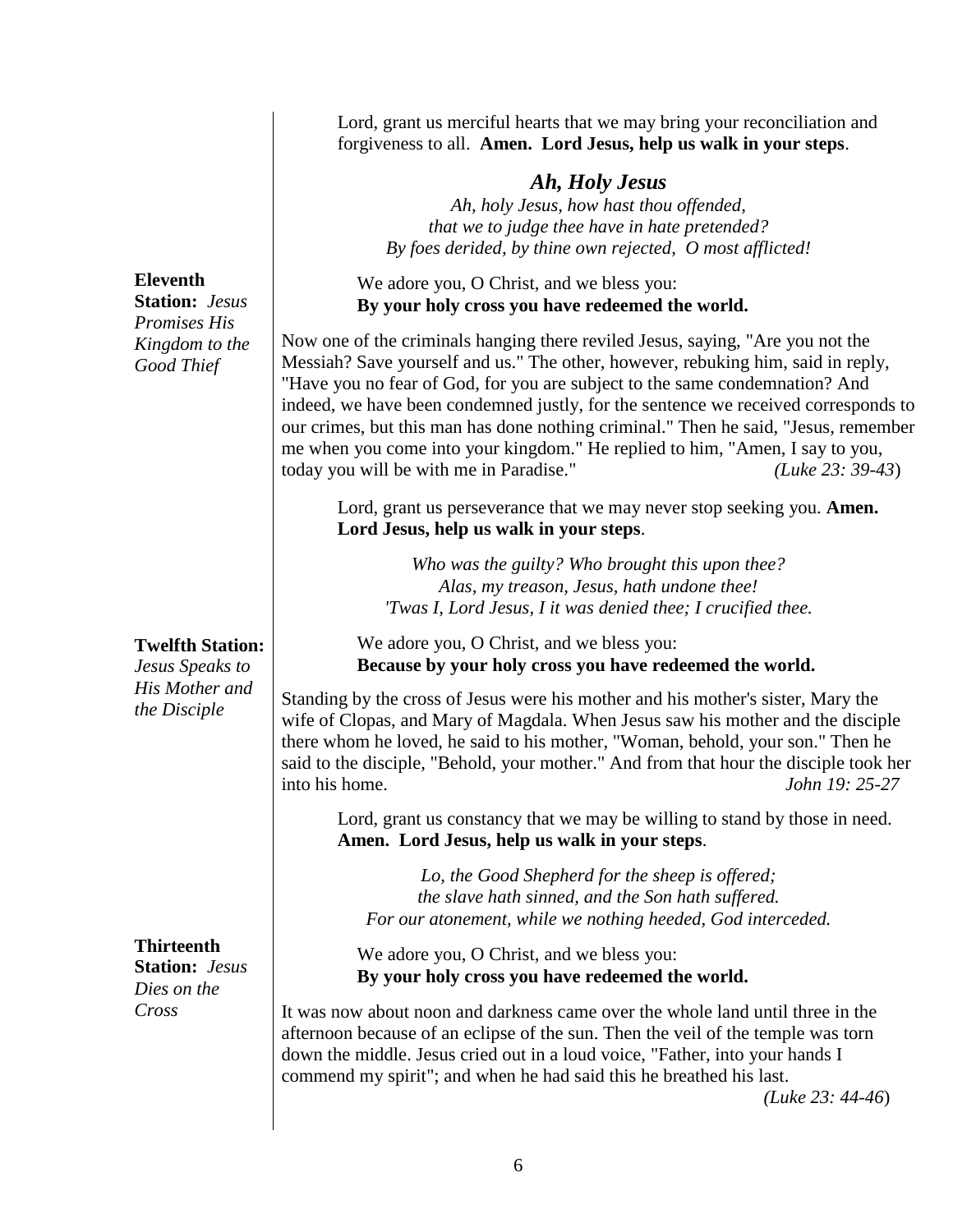|                                                                        | Lord, grant us trust in you that when our time on earth in ended our spirits<br>may come to you without delay. Amen. Lord Jesus, help us walk in your<br>steps.                                                                                                                                                                                                                                                                               |
|------------------------------------------------------------------------|-----------------------------------------------------------------------------------------------------------------------------------------------------------------------------------------------------------------------------------------------------------------------------------------------------------------------------------------------------------------------------------------------------------------------------------------------|
|                                                                        | For me, kind Jesus, was thy incarnation,<br>thy mortal sorrow, and thy life's oblation;<br>thy death of anguish and thy bitter passion, for my salvation.                                                                                                                                                                                                                                                                                     |
| <b>Fourteenth</b><br><b>Station:</b> Jesus<br>is Placed in the<br>Tomb | We adore you, O Christ, and we bless you:<br>By your holy cross you have redeemed the world.                                                                                                                                                                                                                                                                                                                                                  |
|                                                                        | When it was evening, there came a rich man from Arimathea named Joseph, who<br>was himself a disciple of Jesus. He went to Pilate and asked for the body of Jesus;<br>then Pilate ordered it to be handed over. Taking the body, Joseph wrapped it [in]<br>clean linen and laid it in his new tomb that he had hewn in the rock. Then he rolled<br>a huge stone across the entrance to the tomb and departed.<br>( <i>Matthew 27: 57-60</i> ) |
|                                                                        | Lord, grant us your compassion that we may always provide for those in<br>need. Amen. Lord Jesus, help us walk in your steps.                                                                                                                                                                                                                                                                                                                 |
|                                                                        | Therefore, kind Jesus, since I cannot pay thee,<br>I do adore thee, and will ever pray thee,<br>think on thy pity and thy love unswerving, not my deserving.                                                                                                                                                                                                                                                                                  |
| <b>Homily</b>                                                          |                                                                                                                                                                                                                                                                                                                                                                                                                                               |
| Litany at the<br><b>Cross</b>                                          | <b>Litany at the Cross</b><br>O my people, O my church, what have I done to you? How have I offended you?<br>Answer me. I led you out of slavery into freedom, and delivered you through the<br>waters of rebirth, but you have prepared a cross for your Savior.<br>Holy God, holy and mighty, holy and immortal, have mercy on us.                                                                                                          |
|                                                                        | O my people, O my church, what more could I have done for you? Answer me.<br>Forty years I led you through the desert, feeding you with manna on the way. I<br>saved you from the time of trial and gave you my body, the bread of heaven, but you<br>have prepared a cross for your Savior.<br>Holy God, holy and mighty, holy and immortal, have mercy on us.                                                                               |
|                                                                        | O my people, O my church, what more could I have done for you? Answer me. I<br>planted you as my fairest vineyard, but you brought forth bitter fruit. I made you<br>branches of the vine and never left your side, but you have prepared a cross for your<br>Savior.<br>Holy God, holy and mighty, holy and immortal, have mercy on us.                                                                                                      |
|                                                                        |                                                                                                                                                                                                                                                                                                                                                                                                                                               |
|                                                                        | O my people, O my church, what more could I have done for you? Answer me. I<br>gave you a royal scepter, but you give me a crown of thorns. I gave you a kingdom<br>and crowned you with eternal life, but you have prepared a cross for your Savior.<br>Holy God, holy and mighty, holy and immortal, have mercy on us.                                                                                                                      |
|                                                                        | O my people, O my church, what more could I have done for you? Answer me. I<br>struck down your enemies, but you struck my head with a reed; I gave you my<br>peace, but you draw the sword in my name, gave you my peace and my truth, but                                                                                                                                                                                                   |

7